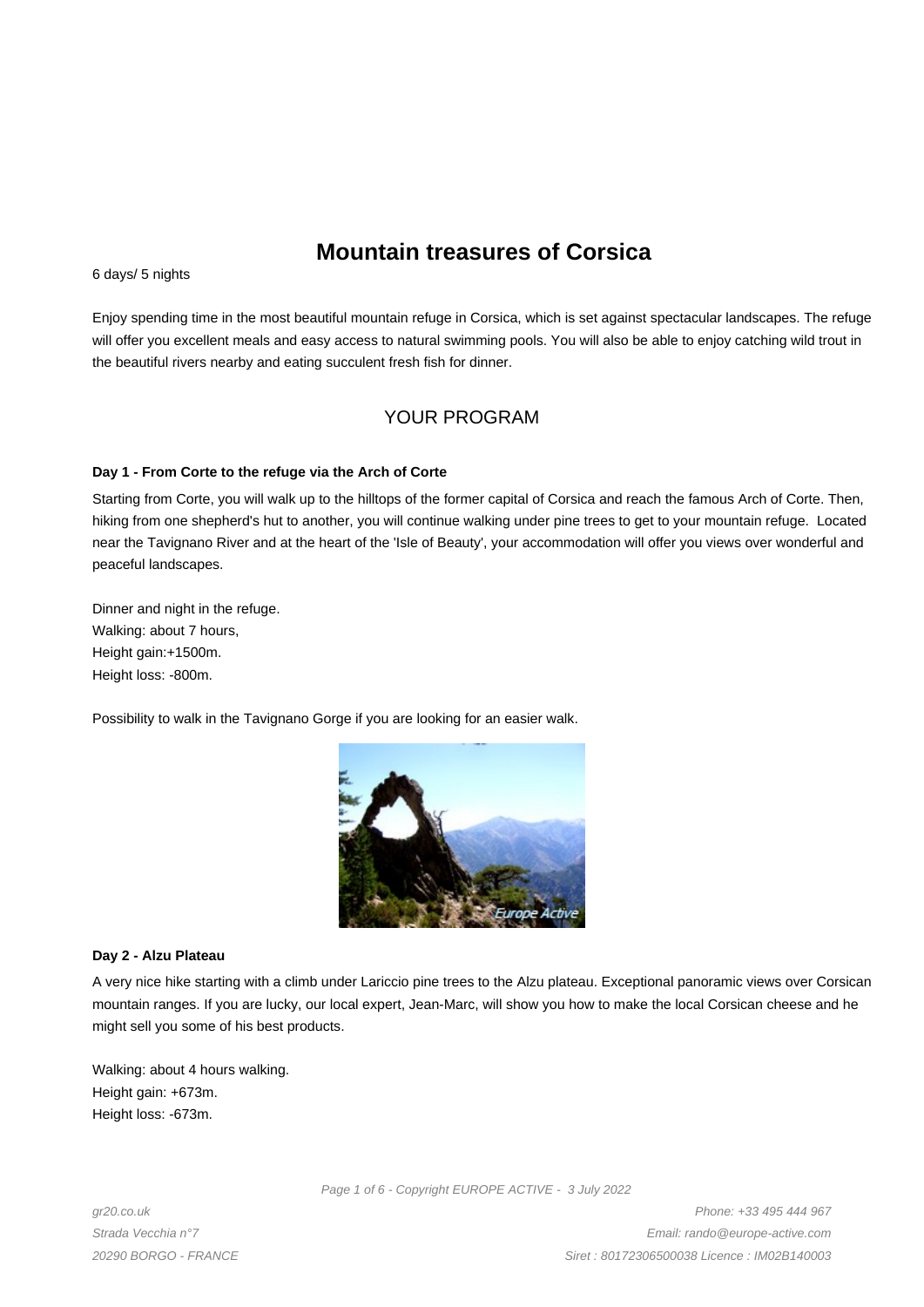

## **Day 3 - Sheepfolds and granite crests**

You will set off for the Valley of Binodello and its beautiful meadows and abandoned sheepfolds. Once there, you will get to discover old cheese caves that were used by shepherds and goatsherds in previous centuries. Your trip will then lead you to climb uphill and reach rugged granite crests. After walking back down, you will have the opportunity to go for a relaxing swim in a crystal-clear stream.

Walking: about 5 hours. Height gain: +666m. Height loss: -684m.



## **Day 4 - Swimming in a lake and exploring a deserted valley**

Today, you will walk on to discover a very beautiful lake at 1740m above sea level. Enjoy swimming in waterfalls and natural pools. Next, you will hike through a deserted valley, on paths which don't even appear on maps of Corsica.

Walking: About 6h30. Height gain: +720m. Height loss: -166m.

Possibility to walk to the Lake of Nino.

Page 2 of 6 - Copyright EUROPE ACTIVE - 3 July 2022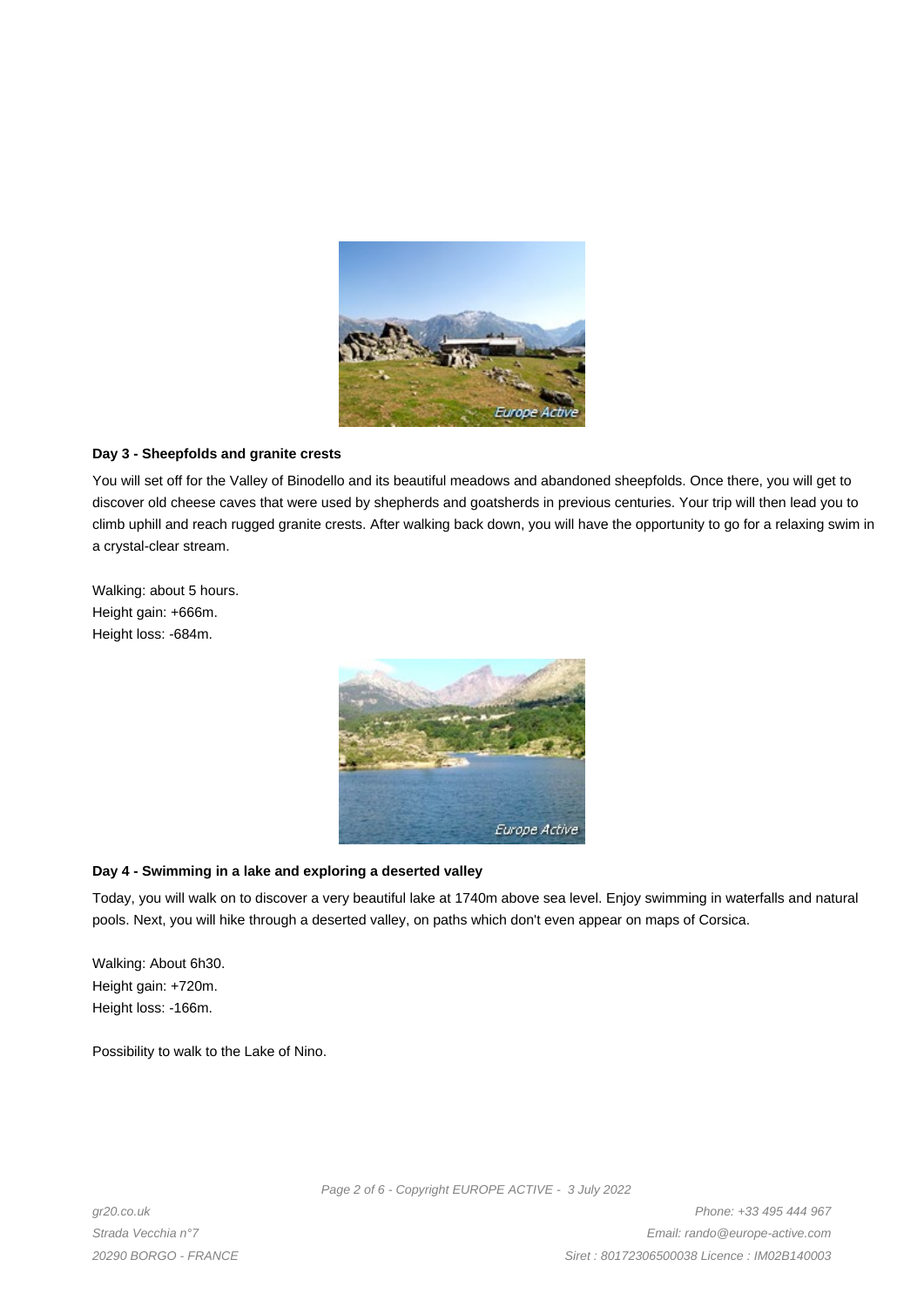

## **Day 5 - Wild forests and natural springs**

During today's stage, you will walk to the heart of a wild and little-known forest. You will also discover the ruins of a very ancient chapel and have a picnic lunch at the Argeto Fountain, where you will be able to fill up your water bottle. The surrounding granite summits will offer you splendid views over the lush green landscape.

Walking: about 5h20. Height gain: +837m. Height loss: -837m.



## **Day 6 - Walking back to Corte and passing by the Tavignano River**

Today, you will walk to Corte and follow the Tavignano River, which will enable you to admire the beautifuls landscapes of the valley. You will have also the opportunity to swim in the river, before hiking down to Corte, which used to be the capital of Corsica during the period of Pasquale Paoli.

Walking: about 4 hours. Height gain: +700m. Height loss: -1400m.

gr20.co.uk Strada Vecchia n°7 20290 BORGO - FRANCE Page 3 of 6 - Copyright EUROPE ACTIVE - 3 July 2022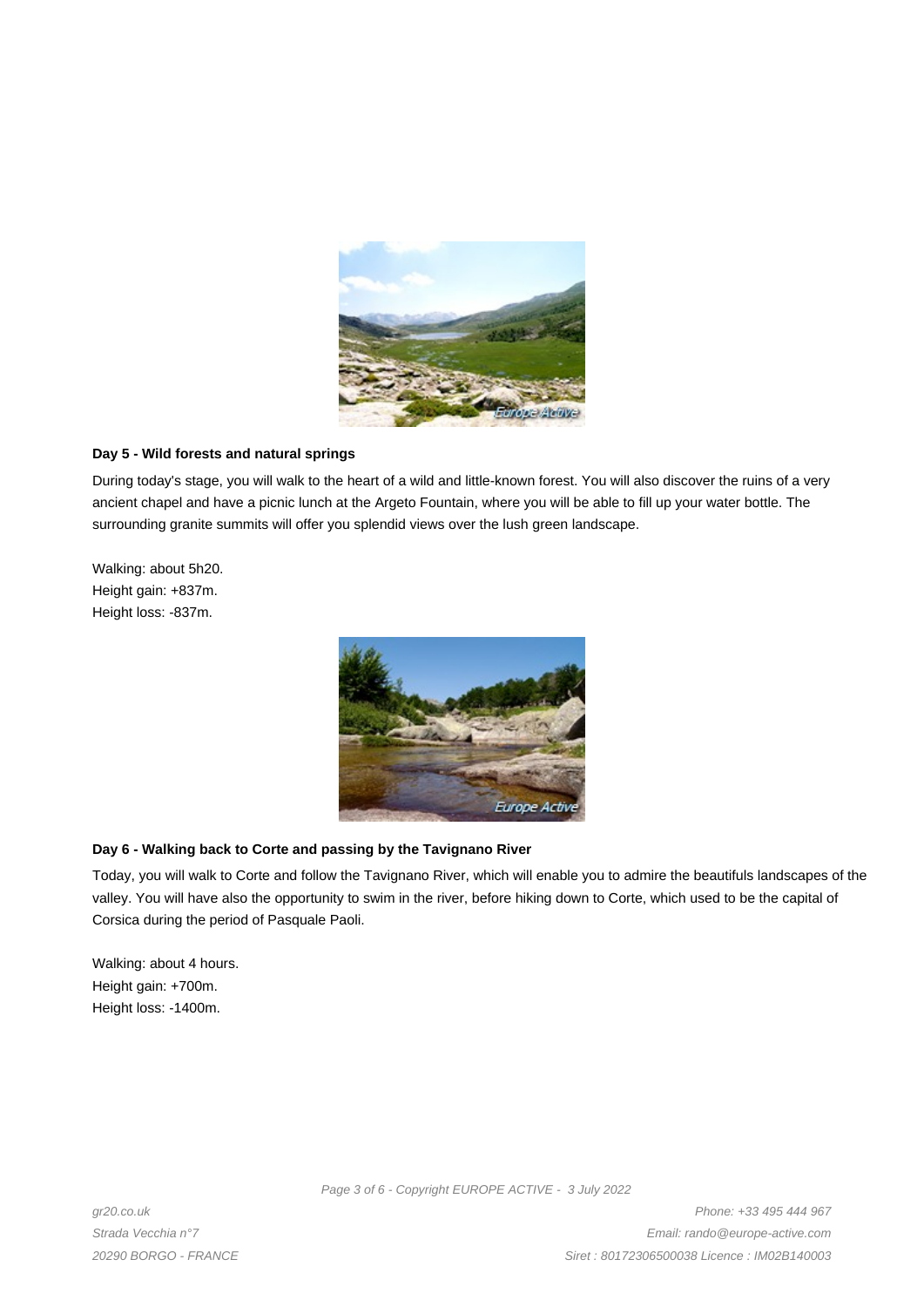

## Additional information

## **TARIFFS**

Price from 599 euros per person.

## **OPTIONS**

IGN Maps 1:25000 : 30 euros per person.

## **INCLUDED**

All meals from day 1 in the evening to day 6 after lunch (including picnics for lunches). Route notes and maps.

#### **NOT INCLUDED**

Transfers to and from Corte (on day 1 and day 6), transfers which are not included in the tour, entrance fees to tourist sites, optional activities which are not included in the tour, beverages and holiday insurances.

## **LEVEL OF DIFFICULTY**

Walking: 5 to 7 hours a day.

#### **CARRYING**

You will only have to carry your main bag on day 1 and day 6.

#### **ACCOMMODATION**

5 nights in a private log cabin. Sheets, covers and pillows provided with a private sink. Hot water showers and toilets available in the main refuge. When the cabins are full we will book a private tent with matresses, sheets and covers.

#### **SIZE OF GROUP**

From 2.

## **DEPARTURES**

Every day from the end of April to the beginning of October.

## **DEPARTURE**

In Corte, on day 1.

Page 4 of 6 - Copyright EUROPE ACTIVE - 3 July 2022

gr20.co.uk Strada Vecchia n°7 20290 BORGO - FRANCE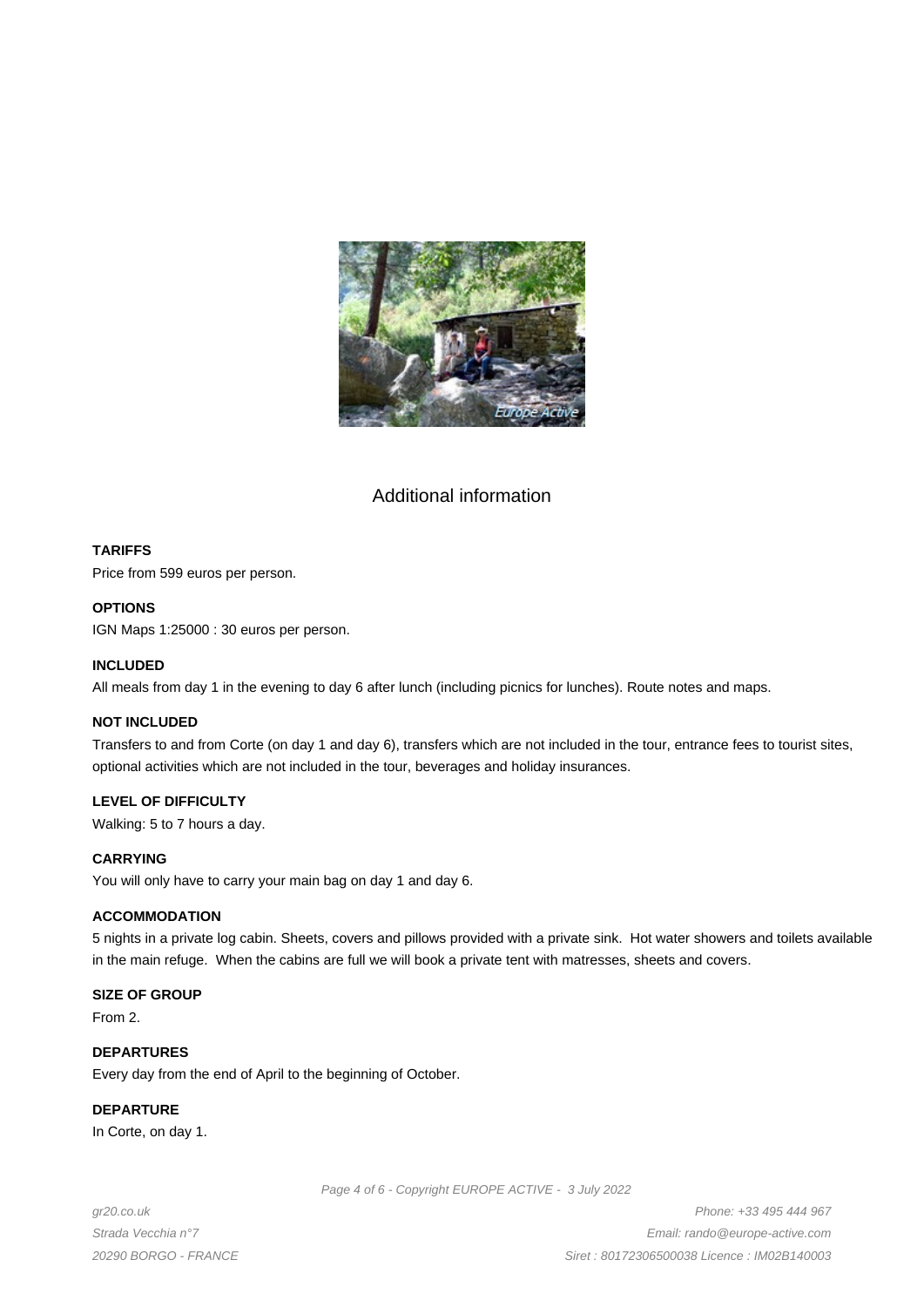#### **DISPERSION**

In Corte, on day 6.

## **HOW TO GET THERE**

Feel free to contact us to get information on how to reach Corte or Corsica.

## **EQUIPMENT TO TAKE**

- • A good pair of walking boots (ones that you have used before), with ankle support and non-slip soles.
- • Good quality walking socks
- • A comfortable rucksack (either for all of your kit or as a day sack) with plenty of plastic bags to keep your kit dry.
- If you are having your luggage transferred, please make sure that you have only one bag for the transfers, with a maximum weight of 15 kilos. It should be an easily transportable soft bag or with wheels.
- • T-shirt and shorts (depending upon the likely weather)
- • Light trekking trousers (not jeans)
- It is good to be able to 'layer' your clothes with several light tops (for protection against cold, wind or sun)
- A warm sweater, polar or fleece. Beanie, gloves.
- • Waterproofs such as an anorak (Gore-tex or micro pore for example) or poncho.
- A bathing suit and towel

• Sandals or flip flops for beaches, river wading, or for wearing in the evening (it's important to be able to rest your feet from your walking boots)

- Sun cream plus sunglasses and a hat or cap
- • A change of clothes

• For the picnics, you will need a small Tupperware box (for stews or salads), a plastic mug, a knife and fork. A Swiss Army knife or a pen knife is optional but can be very useful.

- • Walking poles can be very useful to take the weight off the knees and to steady yourself on uneven terrain.
- • A water bottle (at least one). It is preferable that you should be able to carry at least 2 litres of water at any one time.
- • Camera and film, or batteries and memory cards for digital ones.
- A light torch (with spare battery)

• A small first aid kit possibly including: Rehydration salts to combat dehydration or fatigue, something for cuts, sprains,

blisters, breaks, burns, stings, and pain relief. Please remember any personal medication that you may need.

• Wash bag, including: toothbrush, toothpaste, towel, toilet paper. Preferably a biodegradable soap for washing fruit, washing yourself and for washing clothes (it is possible to buy a multi-purpose biodegradable soap). Earplugs can also be useful if you are sleeping in dormitories.

• Money – make sure you have enough cash on you for your trek (in Euros), as it is unlikely that you will be able to use a card or withdraw money if you are in the mountains.

• Maps – IGN maps of a scale and quality that allow you to see the route clearly. If you are on a self-guided tour, you will more than likely be given copies of sections of maps. These should be clear enough to guide you along the route alongside the route notes, but we strongly recommend that you have the correct maps for the area of your walk. Please contact us if you need advice.

• A compass – but make sure you are able to read it before starting on your trek

• Mobile phone and charger (it may not always be possible to get a signal or to charge it, but it can be very helpful in many circumstances).

• Snacks (such as energy bars, dried fruit).